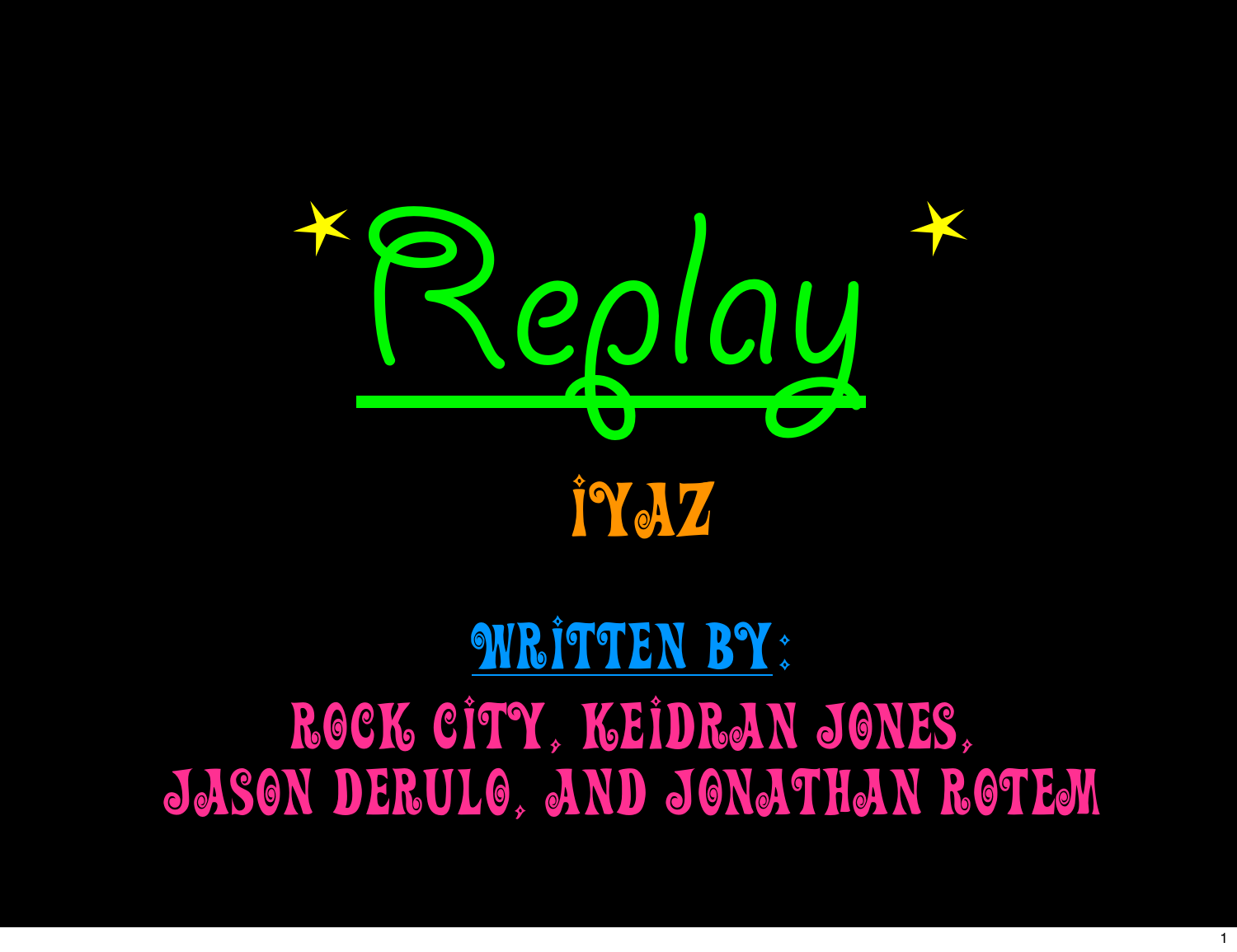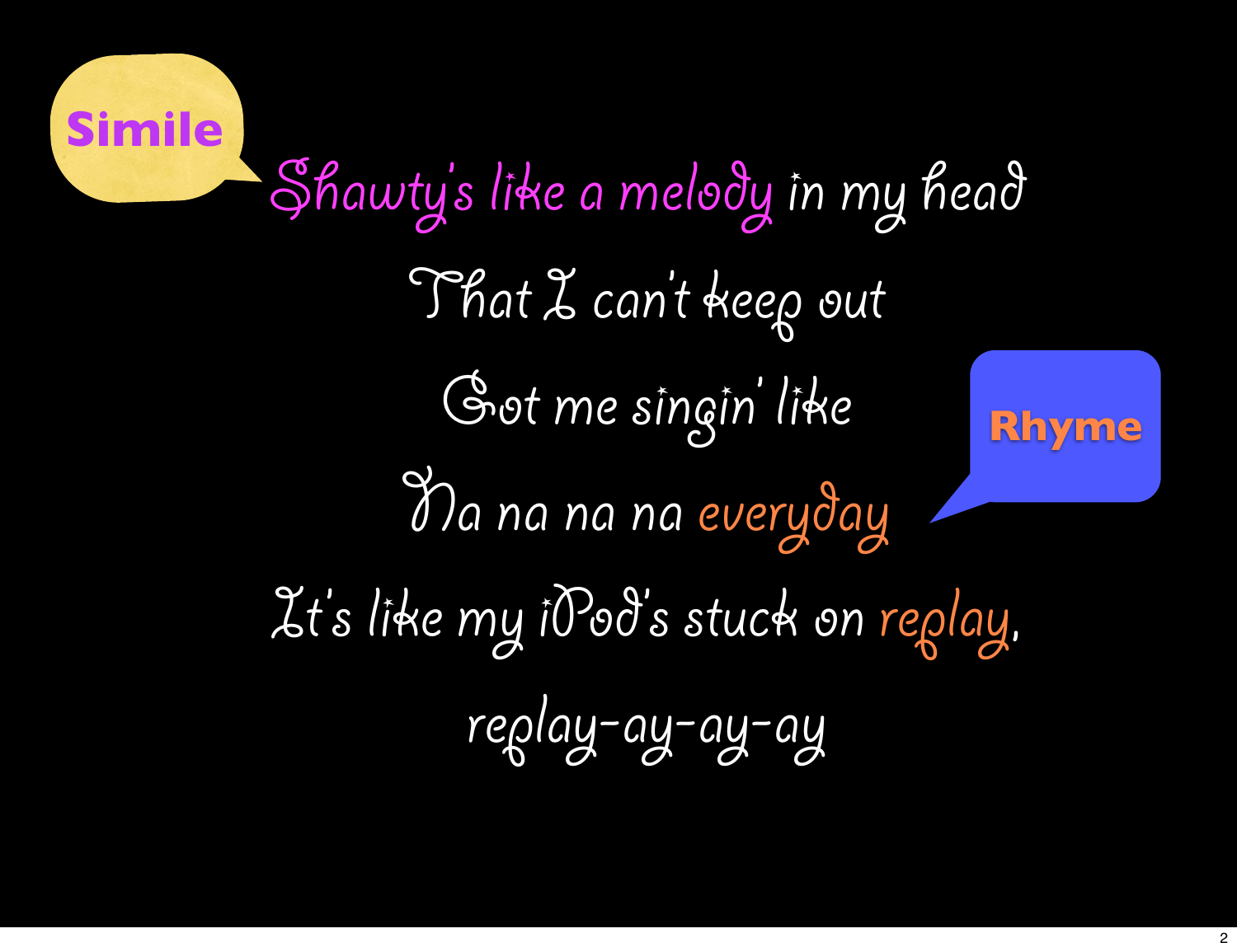Remember the first time we met You was at the mall with your friends I was scared to approach you But then you came closer Hopin' you would give me a chance **Alliteration**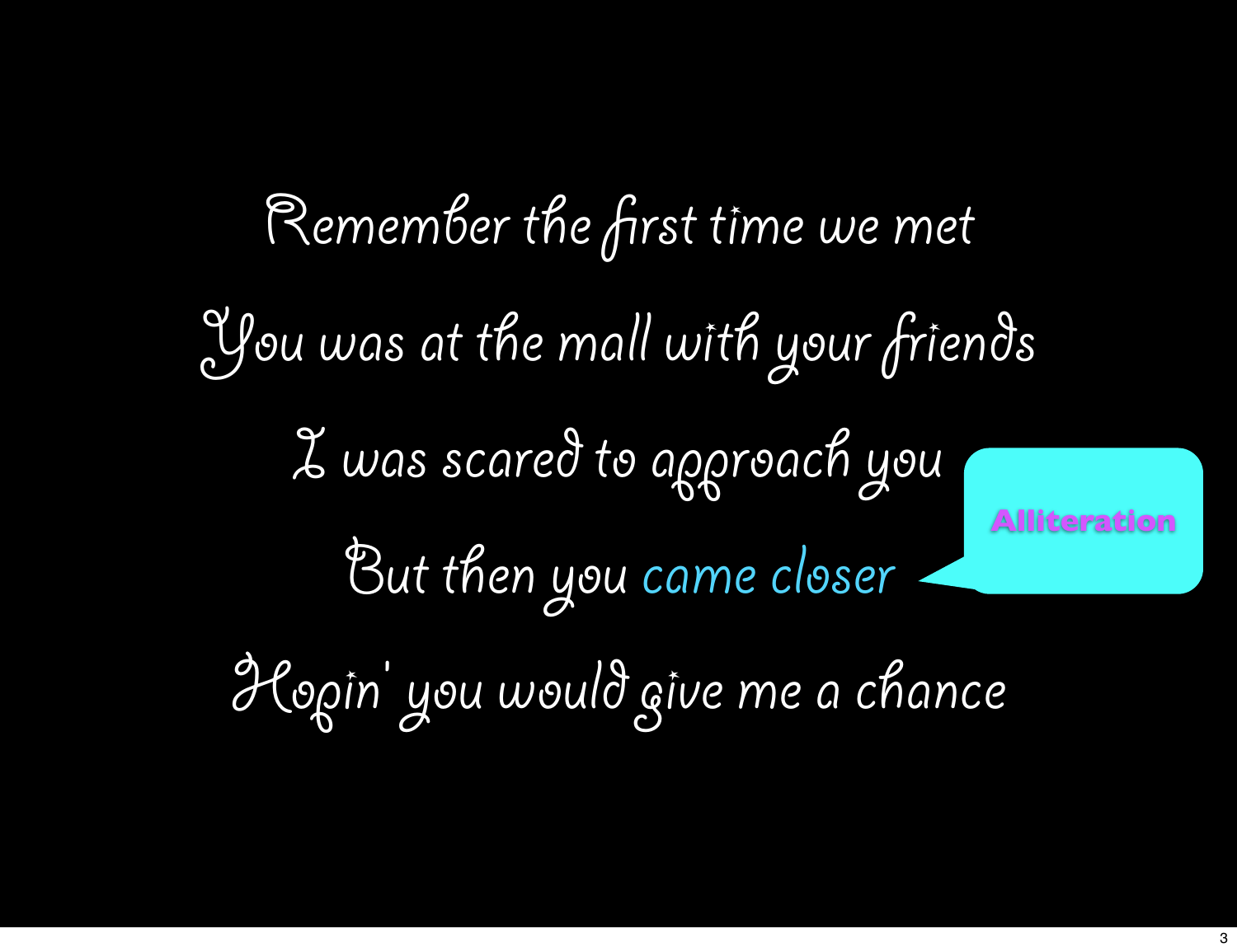## Who would have ever knew

**Metaphor**

That we would ever be more than friends We're real worldwide, breakin' all the rules

She's like a song played again and again

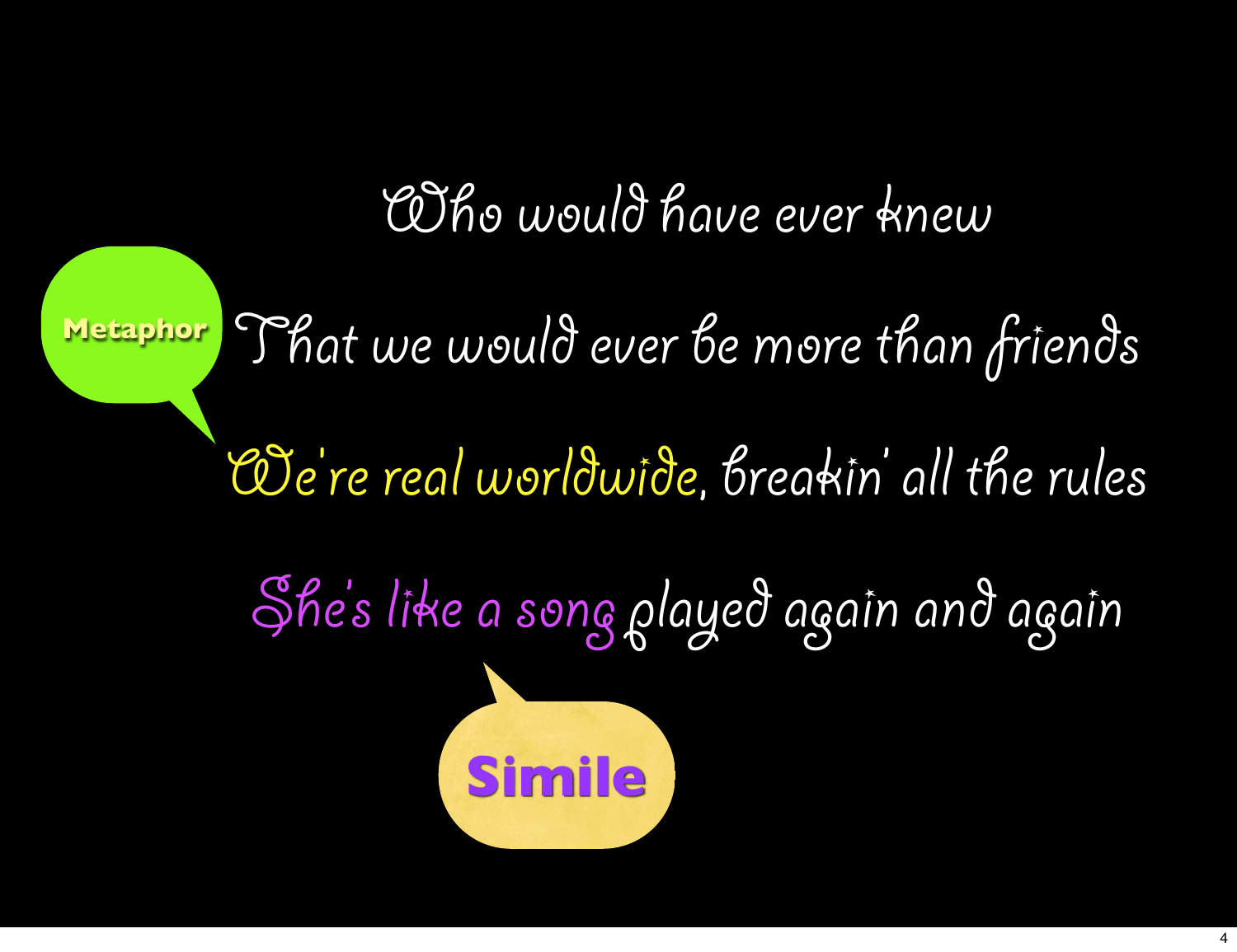

**Metaphor**

**Metaphor**

# That girl, like somethin' off a poster

That girl, is a dime they say

That girl, is a gun to my holster

She's runnin' through my mind all day, ay

**Personification**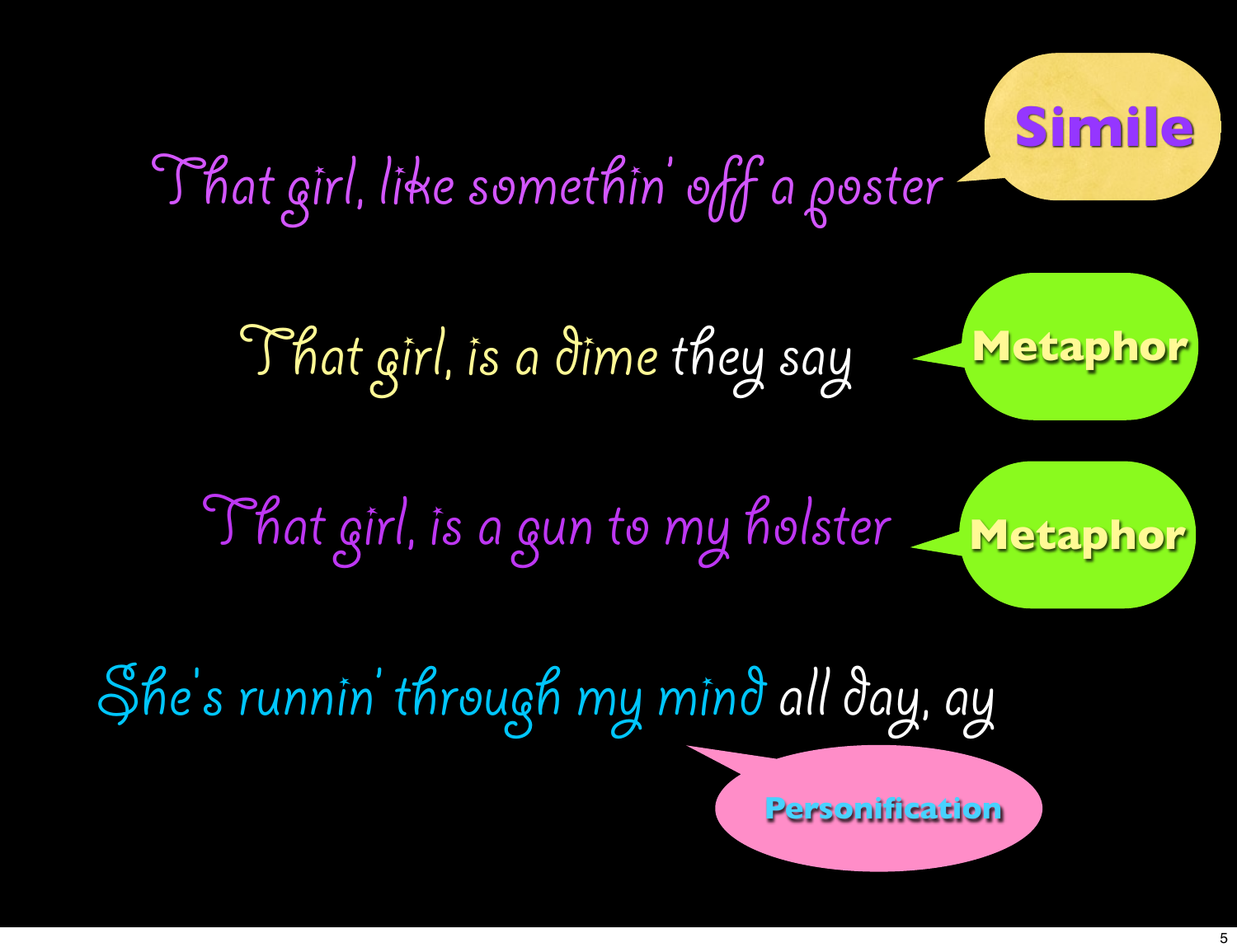Shawty's like a melody in my head That I can't keep out Got me singin' like Na na na na everyday It's like my iPod's stuck on replay, replay-ay-ay-ay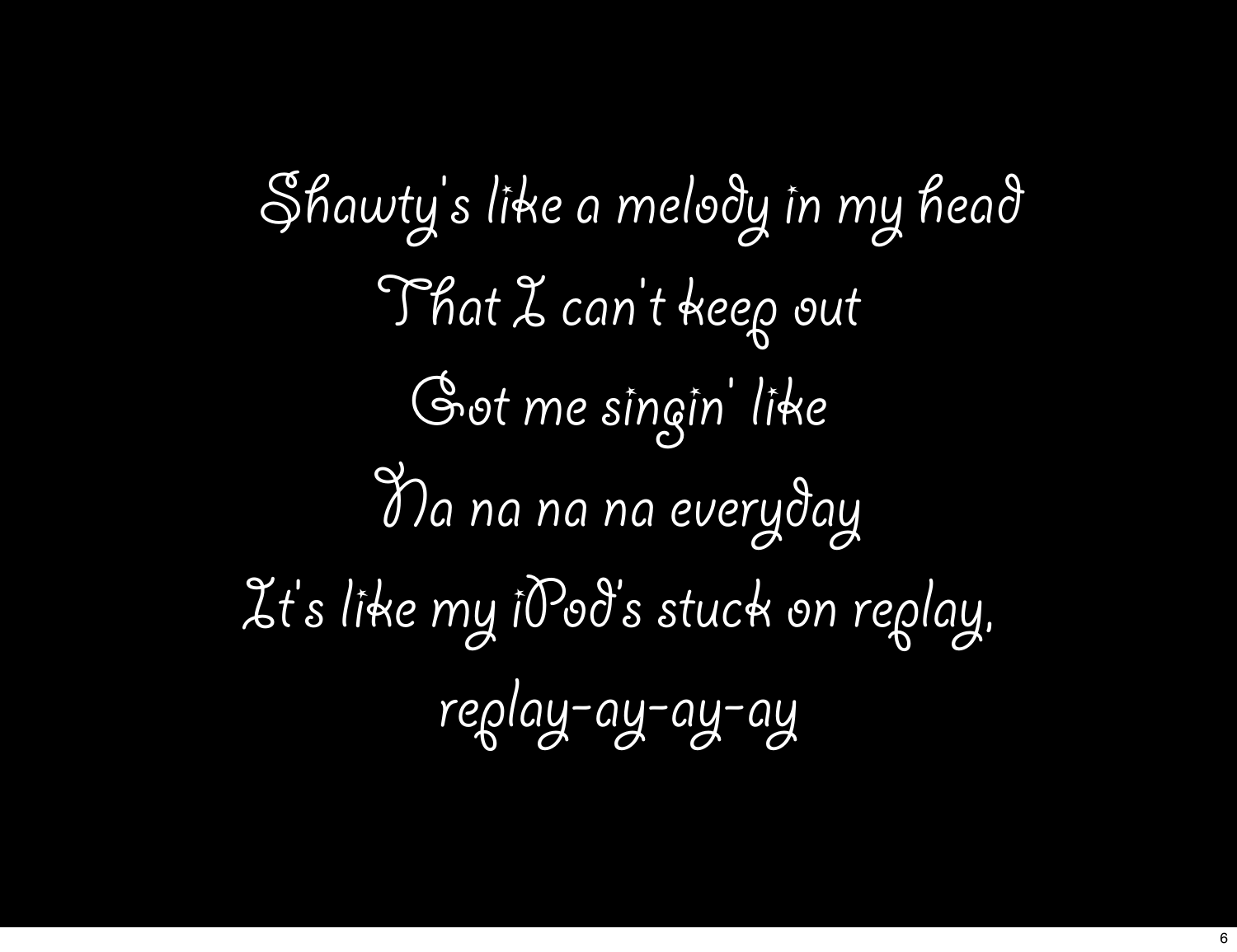See you been all around the globe Not once did you leave my mind We talk on the phone, from night 'til the morn Girl you really change my life Doin' things I never do I'm in the kitchen cookin' things she likes We're real worldwide, breakin' all the rules Someday I wanna make you my wife **hole**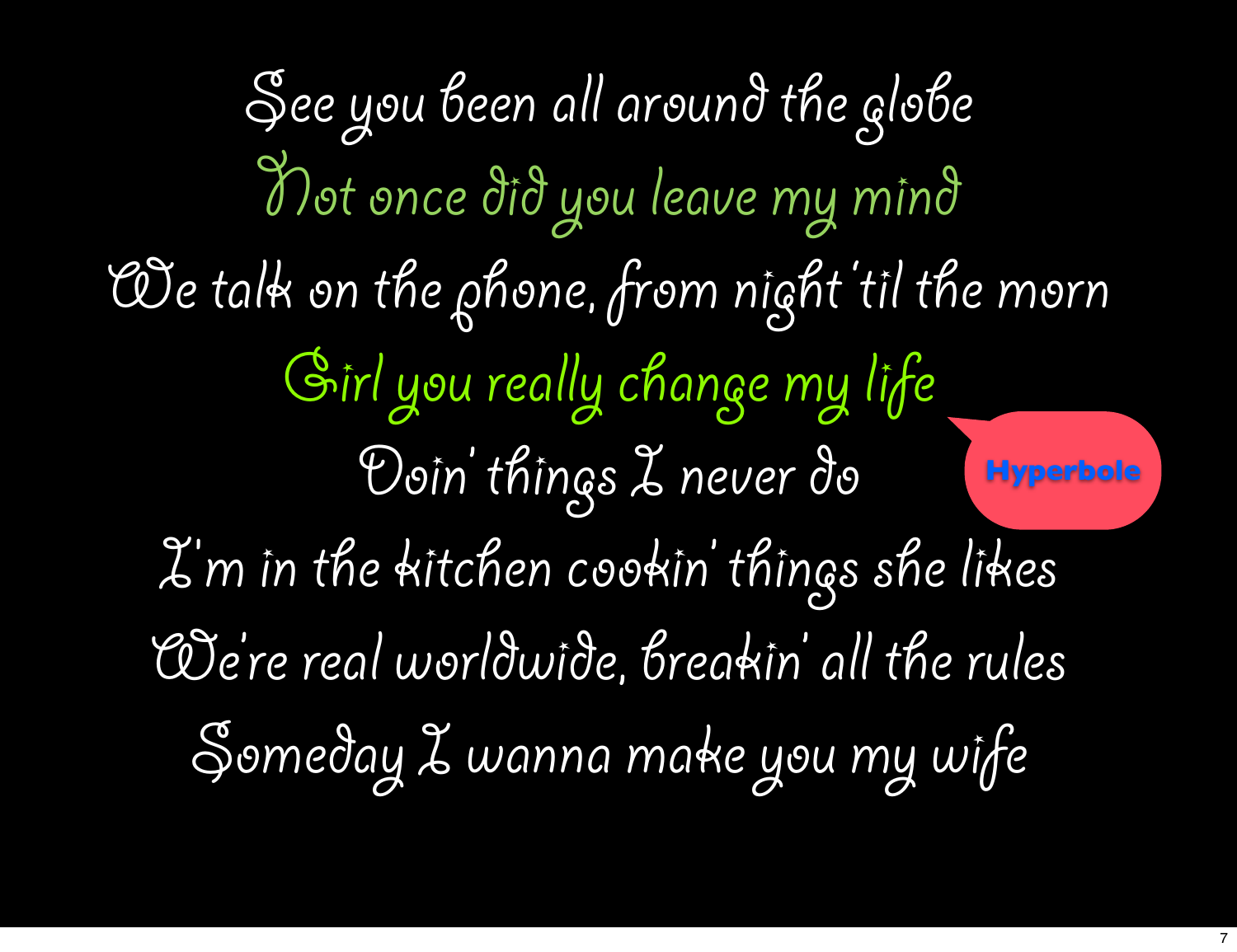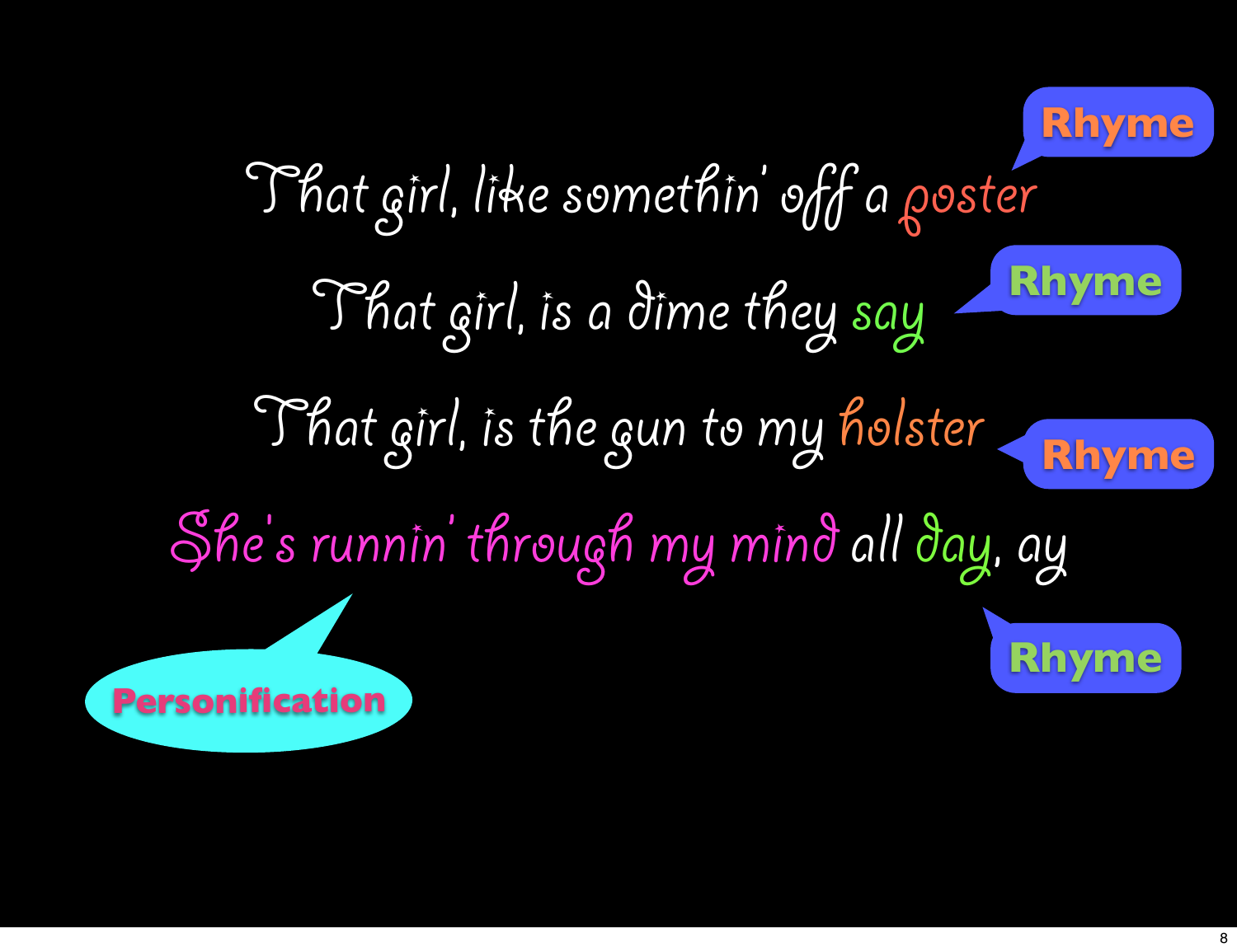Shawty's like a melody in my head That I can't keep out Got me singin' like Na na na na everyday It's like my iPod's stuck on replay, replay-ay-ay-ay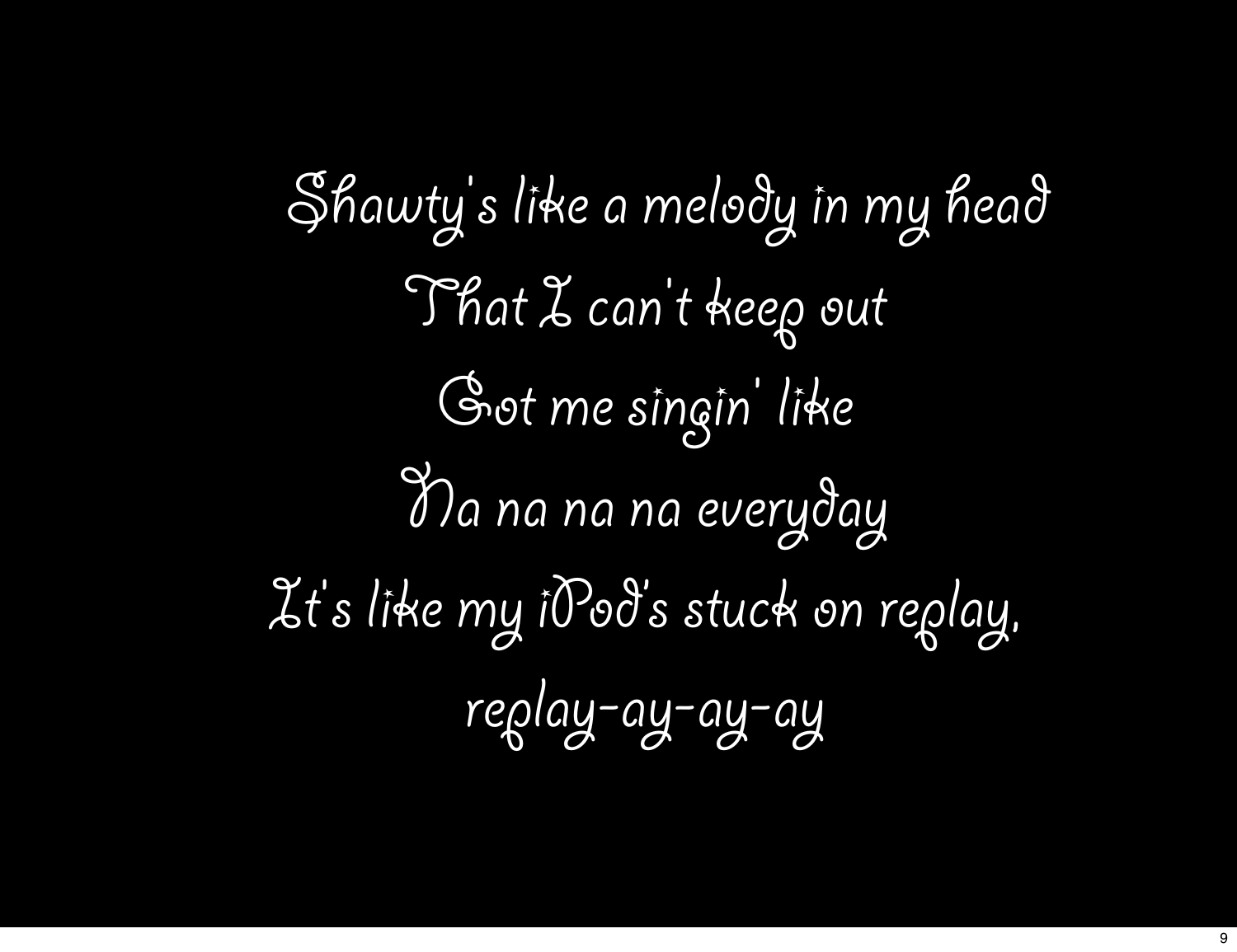# **Metaphor**

I can be your melody A girl that could write you a symphony The one that could fill your fantasies So come baby girl let's sing with me Ay, I can be your melody A girl that could write you a symphony The one that could fill your fantasies So come baby girl let's sing with me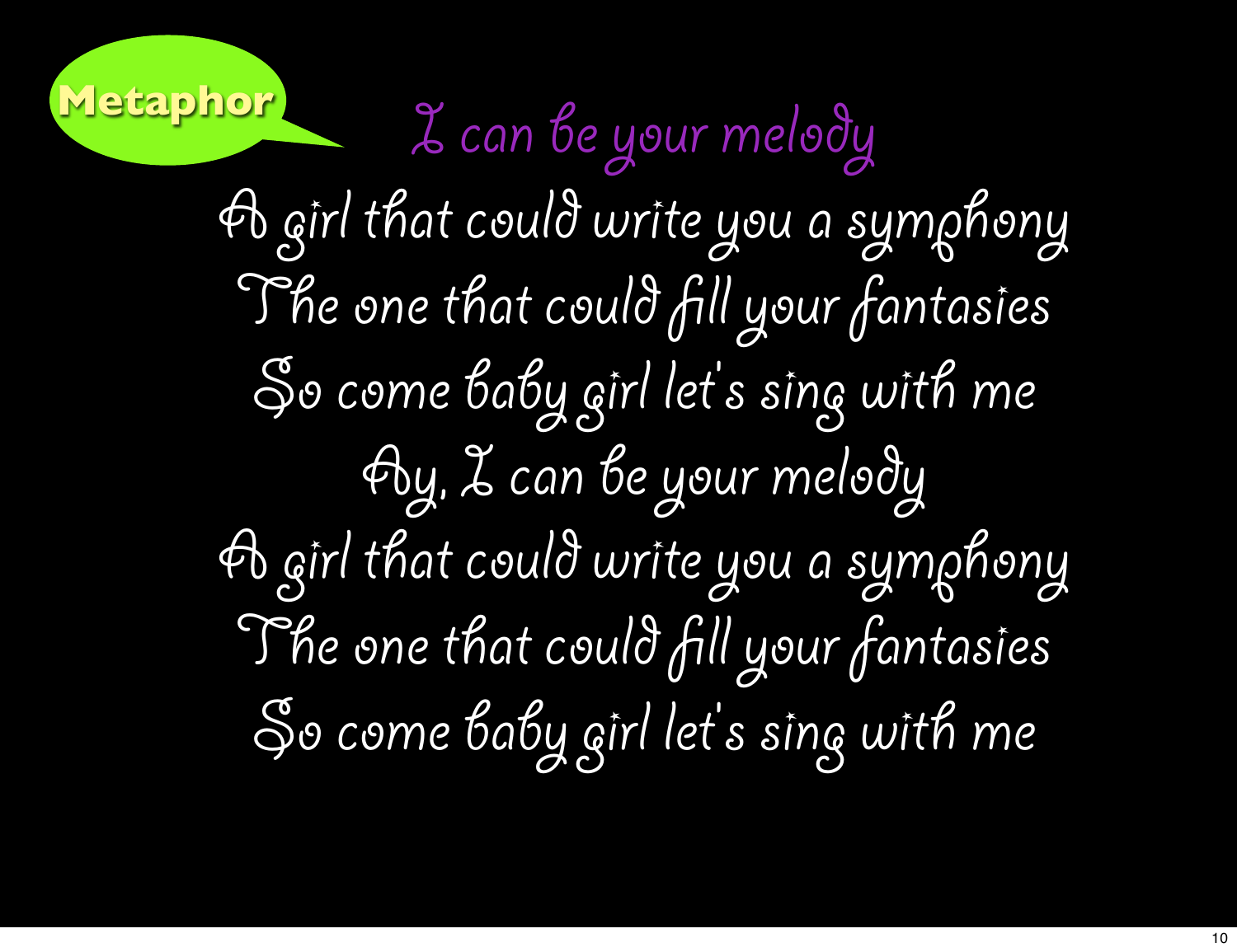Ay, na na na na na na na Na na na na na na Shawty got me singin' Na na na na na na na Na na na na na na na Now she got me singin'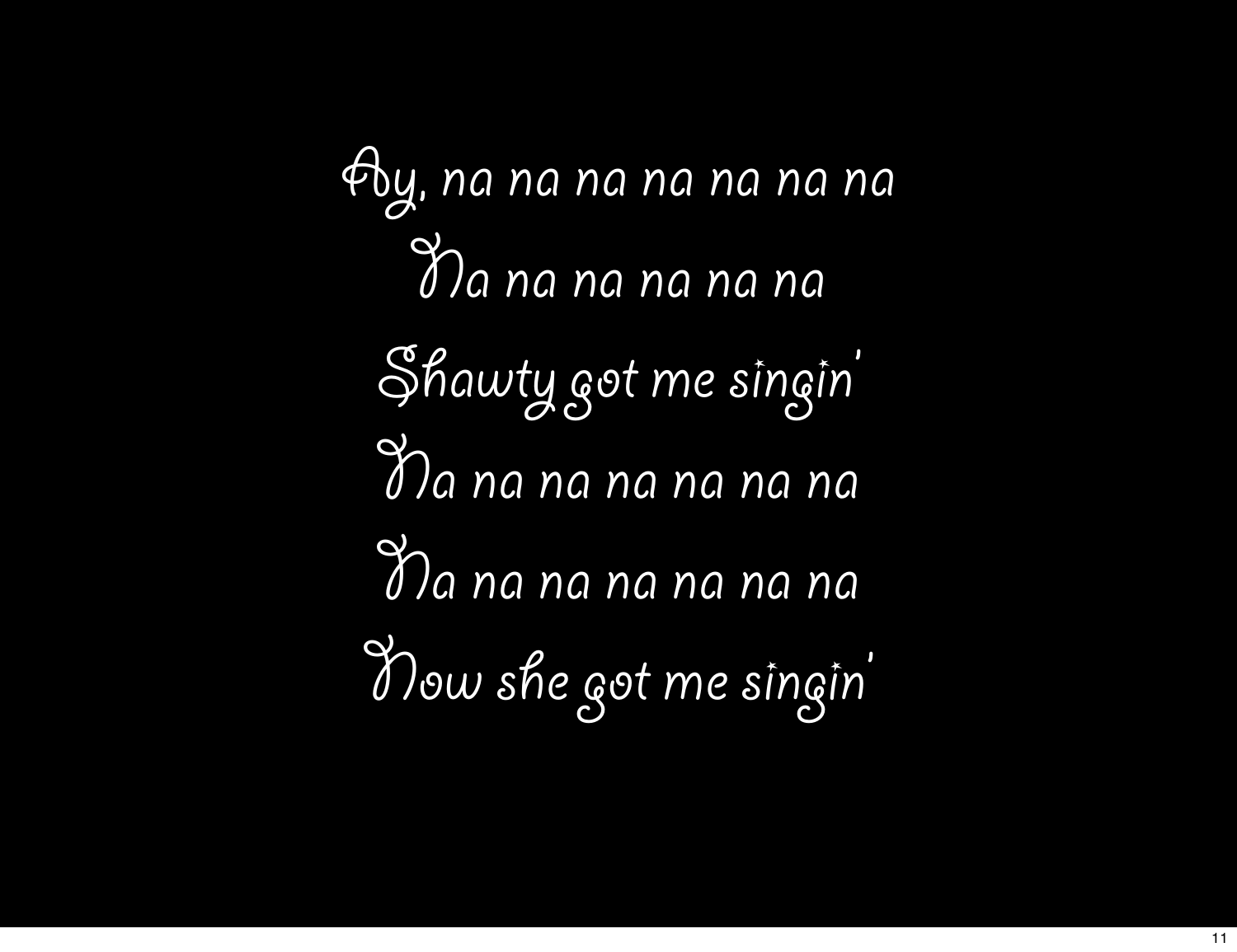Shawty's like a melody in my head That I can't keep out Got me singin' like Na na na na everyday It's like my iPod stuck on replay, replay-ay-ay-ay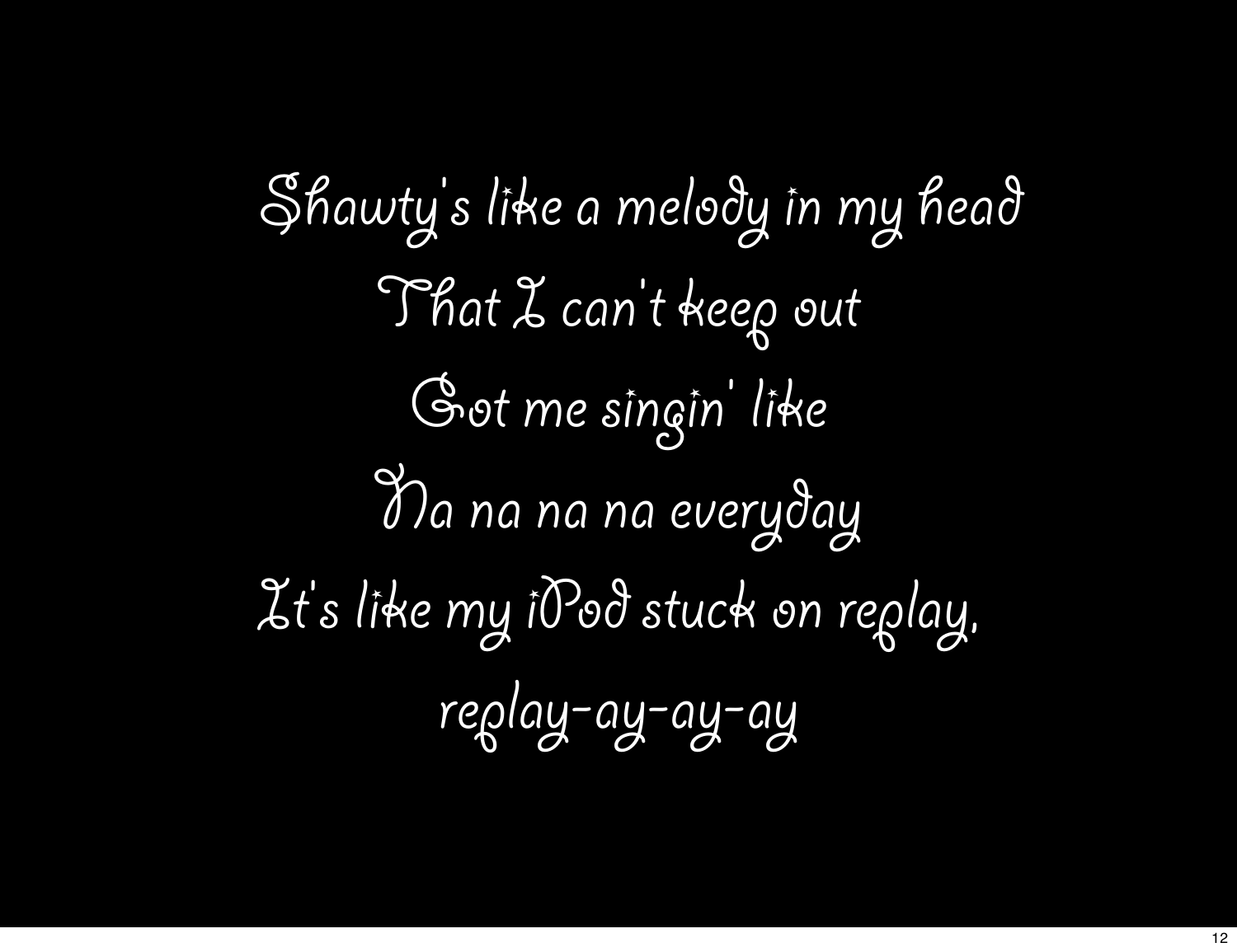Shawty's like a melody in my head That I can't keep out Got me singin' like Na na na na everyday It's like my iPod stuck on replay, re re re re...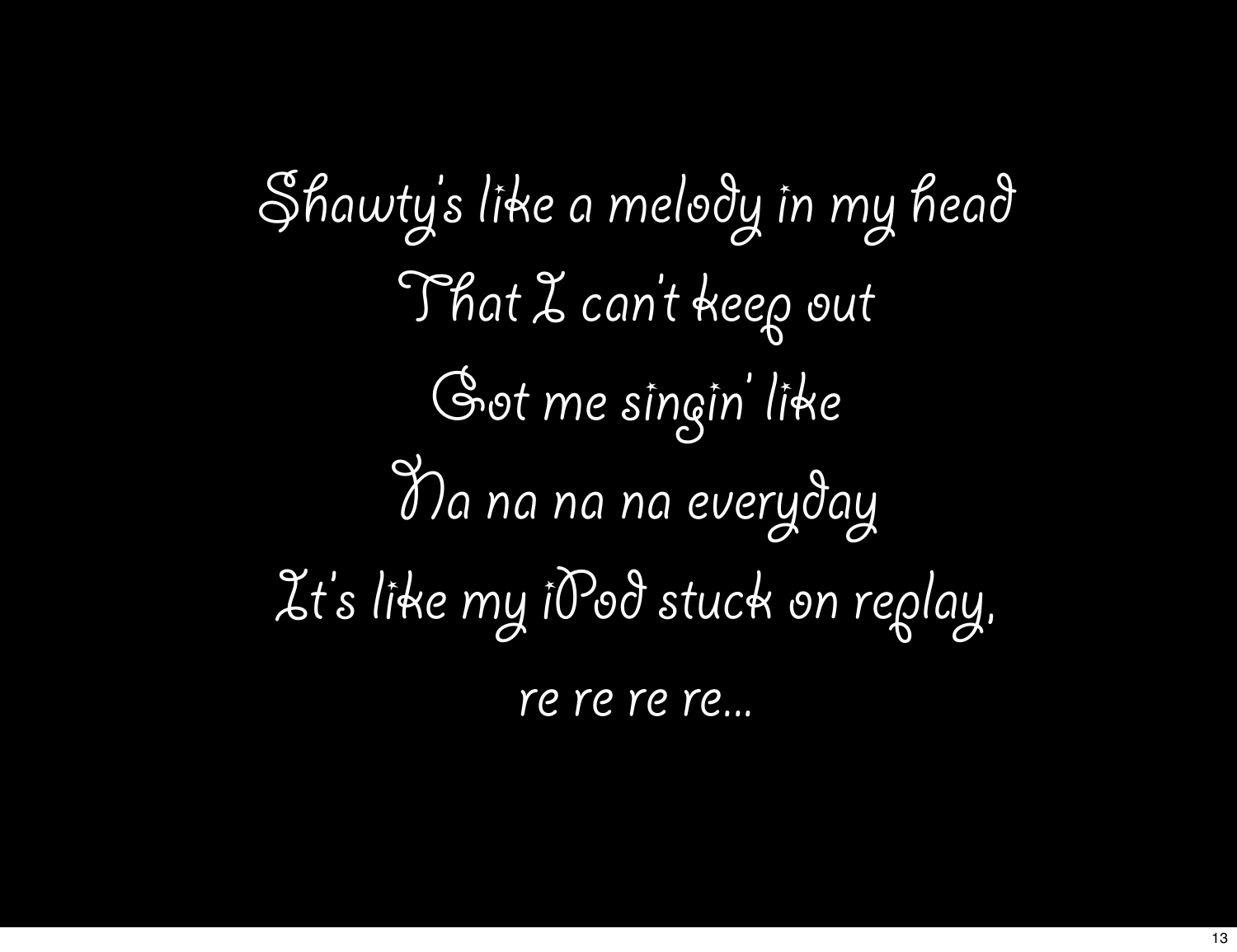## **Replay Lyrics http:/[/www.lyrics.com/replay-lyrics-iyaz.html](http://www.lyrics.com/replay-lyrics-iyaz.html)**

## **Shawty's like a melody** in my head That I can't keep out

Got me singin' like Na na na na everyday It's like my iPod stuck on replay, replayay-ay-ay

**Shawty's like a melody** in my head That I can't keep out Got me singin' like Na na na na everyday It's like my iPod stuck on replay, replayay-ay-ay

Remember the first time we met You was at the mall with your friends I was scared to approach ya But then you came closer Hopin' you would give me a chance

Who would have ever knew That we would ever be more than friends **We're real worldwide**, breakin all the rules **She like a song** played again and again

### **That girl, like somethin off a poster That girl, is a dime** they say **That girl, is a gun to my holster**

She's runnin through my mind all day, ay

Shawty's like a melody in my head That I can't keep out Got me singin' like Na na na na everyday It's like my iPod stuck on replay, replayay-ay-ay

Shawty's like a melody in my head That I can't keep out Got me singin' like Na na na na everyday It's like my iPod stuck on replay, replayay-ay-ay

## **See you been all around the globe**

**Not once did you leave my mind** We talk on the phone, from night til the morn Girl you really change my life Doin things I never do I'm in the kitchen cookin things she likes

We're real worldwide, breakin all the rules Someday I wanna make you my wife That girl, like somethin off a poster That girl, is a dime they say That girl, is the gun to my holster She's runnin through my mind all day, ay

Shawty's like a melody in my head That I can't keep out Got me singin' like Na na na na everyday It's like my iPod stuck on replay, replayay-ay-ay I love a gay

Shawty's like a melody in my head That I can't keep out Got me singin' like Na na na na everyday It's like my iPod stuck on replay, replayay-ay-ay

## **I can be your melody**

A girl that could write you a symphony The one that could fill your fantasies So come baby girl let's sing with me Ay, I can be your melody A girl that could write you a symphony The one that could fill your fantasies So come baby girl let's sing with me

Ay, na na na na na na na Na na na na na na Shawty got me singin Na na na na na na na Na na na na na na na Now she got me singin

Shawty's like a melody in my head That I can't keep out Got me singin' like Na na na na everyday It's like my iPod stuck on replay, replayay-ay-ay

Shawty's like a melody in my head That I can't keep out Got me singin' like Na na na na everyday It's like my iPod stuck on replay, replayay-ay-ay